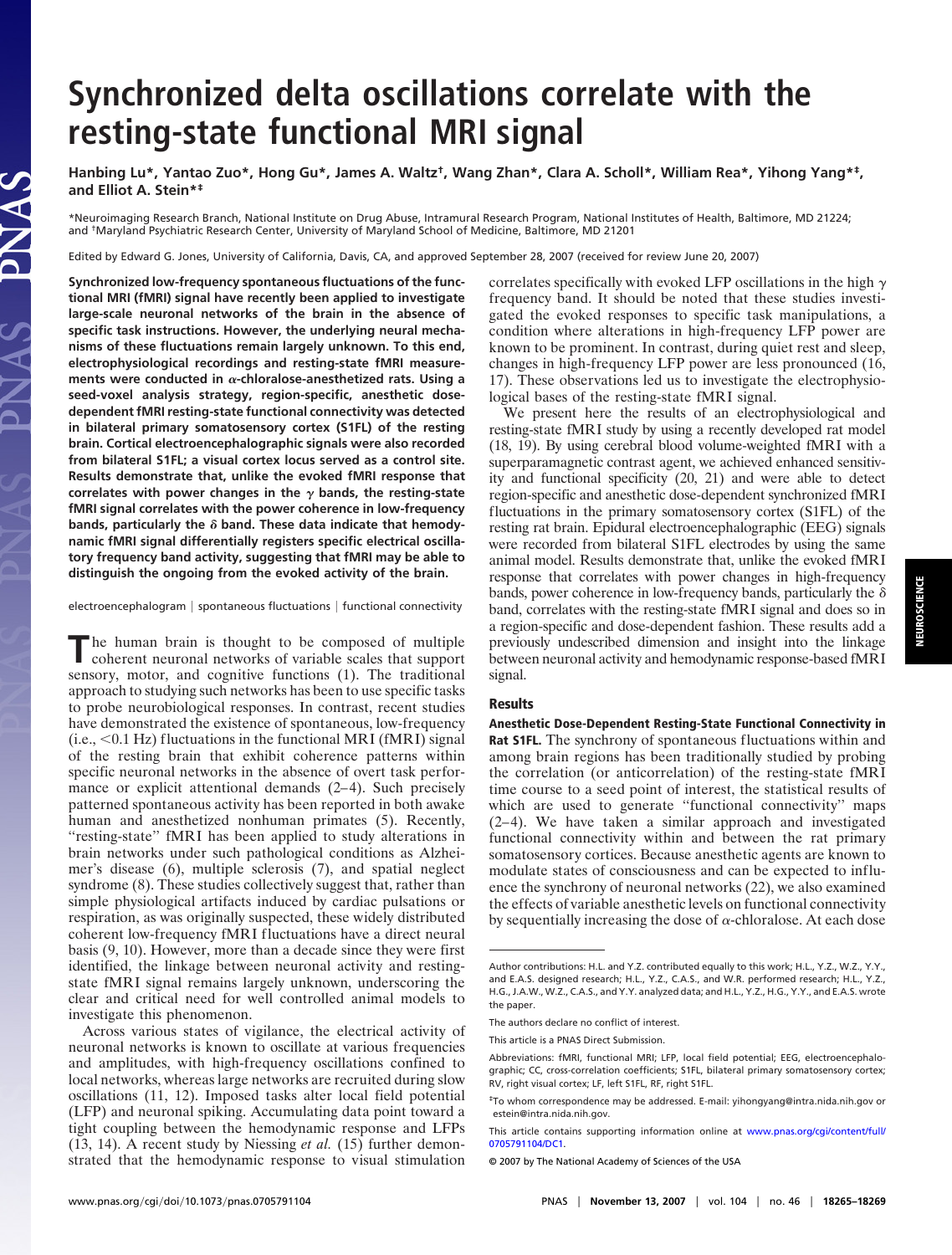

Fig. 1. Effect of  $\alpha$ -chloralose dose on resting-state functional connectivity in rat primary somatosensory cortex (S1FL). (*A*) 3D representation of color-coded group *t*-statistical maps thresholded at *P* 0.025 (*n* 6). The seed voxels were chosen from the left S1FL. Functional connectivity within the left hemisphere persisted during all three doses of  $\alpha$ -chloralose, whereas the functional connectivity within the right hemisphere decreased as the anesthesia dose increased, suggesting that interhemispheric synchrony of the spontaneous fluctuations was significantly modulated by  $\alpha$ -chloralose. ( $B$  and  $C$ ) Low-passfiltered resting-state fMRI time courses (with mean removed) at  $\alpha$ -chloralose dose of 30 and 100 mg/kg from one animal (cutoff frequency  $= 0.1$  Hz). Time courses from bilateral S1FL appear visually to be more synchronized at low anesthesia levels. CC values in bilateral S1FL at three anesthetic doses are shown in *D*. CC values in the right hemisphere were significantly reduced compared with those in the left hemisphere at  $\alpha$ -chloralose doses of 70 and 100 mg/kg. There was no significant difference at 30 mg/kg. \*,  $P < 0.05$ .

(30, 70, and 100mg/kg), both resting and evoked fMRI responses to electrical forepaw stimulation were acquired (see *Methods*). We detected robust dose-dependent fMRI signals after electrical forepaw stimulation across all anesthesia levels, with the evoked responses at 100 mg/kg significantly smaller than at the lower two doses [see supporting information [\(SI\) Fig. 6\]](http://www.pnas.org/cgi/content/full/0705791104/DC1).

Fig. 1*A* shows a 3D representation of group functional connectivity maps superimposed onto  $T_1$ -weighted anatomical images. Seed voxels were selected in the left S1FL based upon activation maps derived from electrical forepaw stimulation data (see [SI Fig. 6\)](http://www.pnas.org/cgi/content/full/0705791104/DC1). Functional connectivity was clearly seen in the ipsilateral S1FL at all three  $\alpha$ -chloralose doses. In contrast, functional connectivity on the contralateral side decreased as the anesthetic dose increased. No significant interhemispheric connectivity was detected at 100 mg/kg  $\alpha$ -chloralose. Fig. 1 *B* and *C* show representative resting-state time courses from bilateral S1FL after  $\alpha$ -chloralose doses of 30 and 100 mg/kg, respectively. In general, the spontaneous fluctuations visually appear to be more synchronized at the low dose. Quantitative results are depicted in Fig. 1*D*. The average cross-correlation coefficients (CC) within statistically significant ipsilateral somatosensory voxels were  $0.21 \pm 0.06$ ,  $0.16 \pm 0.03$ , and  $0.18 \pm 0.04$  at  $\alpha$ -chloralose doses of 30, 70, and 100 mg/kg, respectively. There



**Fig. 2.** Semilog plot of the distribution of EEG power across frequency bands in  $\alpha$ -chloralose-anesthetized rats. Low frequencies, in particular the  $\delta$  band, dominate the power spectra. There were no significant differences in the power distributions between the three levels of anesthesia ( $n = 8$  rats).

were no significant differences in CCs between these conditions (repeated-measures ANOVA), suggesting that intrahemispheric low-frequency fluctuations remained synchronized across anesthesia levels. In contrast, the average CCs in the contralateral S1FL decreased as a function of dose  $(0.18 \pm 0.08, 0.11 \pm 0.05,$ and  $0.09 \pm 0.06$  at 30, 70, and 100 mg/kg, respectively). Further, there was no significant difference in the averaged CCs between the left and right S1FL at 30 mg/kg  $\alpha$ -chloralose (two-tailed paired *t* test), suggesting that interhemispheric low-frequency fluctuations remained highly synchronized. However, at the two higher doses, CC values between the left and right cortices were significantly different ( $P < 0.05$ ). These data suggest that the synchrony of interhemispheric low frequency fluctuations within the S1FL were subject to and modified by anesthetic dose.

**Neural Correlates of Resting-State fMRI Signal.** Our next step was to explore the neural linkage of the above interhemispheric synchronous fluctuations. Previous studies have demonstrated that evoked EEG and fMRI signals are tightly coupled (23, 24). We have taken a similar approach and have recorded epidural EEG signals from electrodes placed bilaterally over the S1FL in a separate group of animals  $(n = 8)$ . A third electrode was placed over the visual cortex to serve as a control site. The experimental protocol was identical to the above fMRI experiments (see *Methods*). We hypothesized that the underlying electrophysiological signal driving the interhemispheric synchronized spontaneous fluctuations in S1FL should also be anesthetic dosedependent and should uniquely distinguish it from that between the S1FL and the visual cortex.

EEG power has been used to link electrical activity with blood flow and fMRI signal (25–27). We conducted power spectral density analyses on the resting-state EEG signal within seven predefined frequency bands based on EEG convention  $(10)$   $(\delta, 1-4)$ Hz;  $\theta$ , 5–8 Hz;  $\alpha$ , 9–14 Hz;  $\beta$ , 15–30 Hz;  $\gamma_L$ , 30–50 Hz;  $\gamma_H$ , 50–100 Hz; and  $\gamma_{\text{VH}}$ , 100–150 Hz). At each anesthetic level, the power distribution within each frequency band was normalized to the corresponding total power and averaged across animals. Fig. 2 shows averaged power distributions across anesthetic levels from the right S1FL (EEG power at frequency > 50 Hz were not plotted because of very low values). The distributions generally follow the classic 1/f law (28), with the  $\delta$  and  $\theta$  bands accounting for 71.8  $\pm$ 2.5% and 21.7  $\pm$  1.9% of the total EEG power, respectively. The higher-frequency bands accounted for only  $\approx 6.5\%$  of total EEG energy. There were no significant differences in power distribution among the three electrodes or the three anesthetic levels. These results demonstrate that resting-state EEG signals in  $\alpha$ -chloraloseanesthetized rats are dominated by low frequency activity, particularly in the  $\delta$  and  $\theta$  bands, whereas the power distribution pattern within individual frequency bands remained unchanged across the anesthetic regime.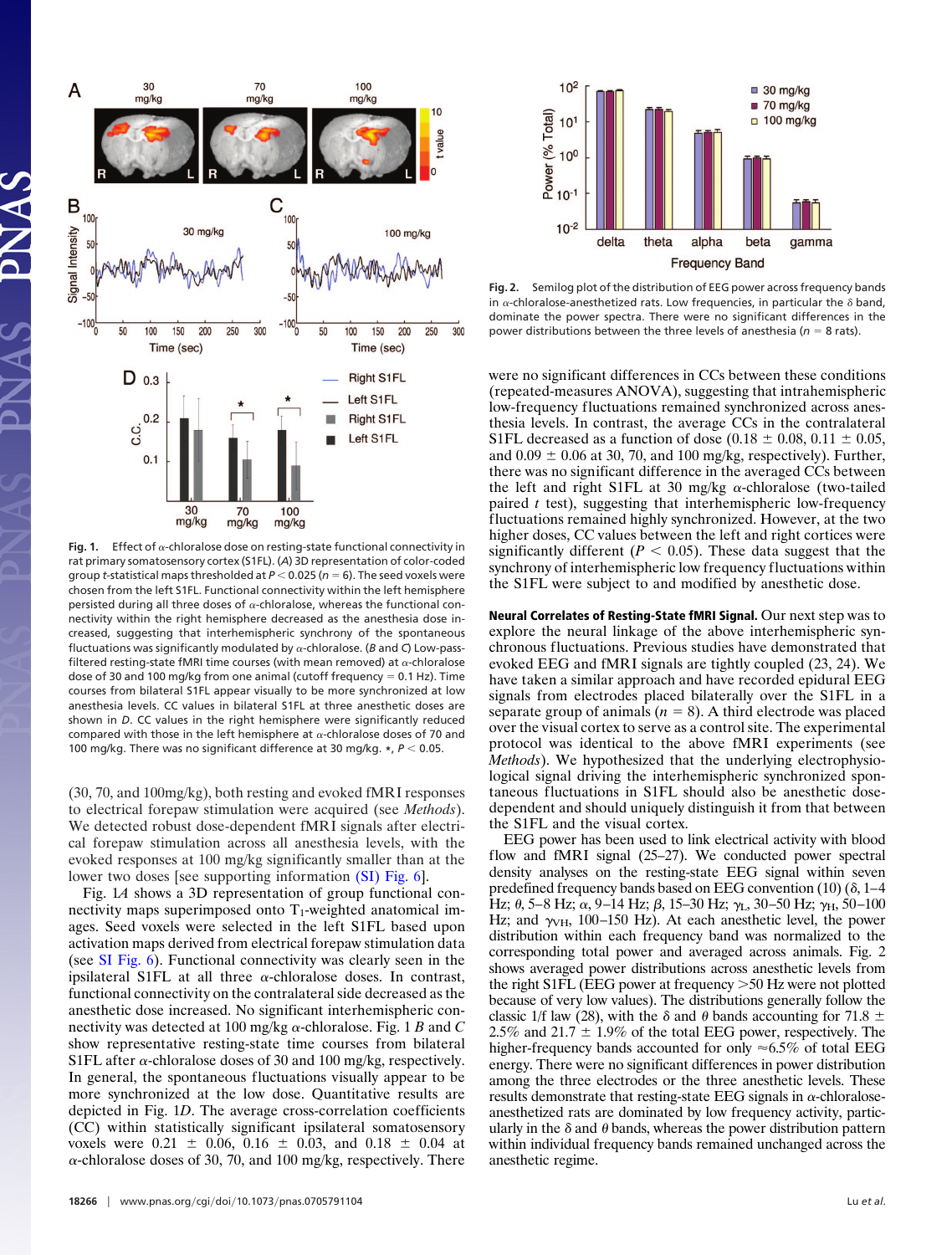

**Fig. 3.** Power time courses showing variations of the EEG signal from the bilateral S1FL and the visual cortex from one animal. Dotted vertical lines indicate covariations of signals among the three recording sites.  $\delta$  band power time courses from bilateral S1FL (LF, RF) exhibited more synchronized fluctuations than from right visual cortex (RV), and the synchrony was more pronounced at 30 mg/kg than at 100 mg/kg  $\alpha$ -chloralose. Only  $\delta$  and  $\gamma$  band power time courses are shown for graphic clarity.

We then analyzed power correlations of EEG recordings from the left and right S1FL and the visual cortex (see *Methods*). Fig. 3 shows representative power time courses from one animal in the  $\delta$  and  $\gamma$  bands from the three recording electrodes at two anesthetic levels. For the  $\delta$  band, the CC between the left S1FL (LF) and right S1FL (RF) was 0.63 at 30 mg/kg of  $\alpha$ -chloralose. In contrast, it was 0.11 between the LF and right visual cortex (RV), and 0.26 between the RF and RV. At 100 mg/kg, these correlations changed to 0.49, 0.21, and 0.31, respectively, for the same three electrode pairs. In contrast, for the  $\gamma$  band, these correlations were 0.39, 0.31, and 0.33, respectively, at 30 mg/kg, and they changed to 0.43, 0.37, and 0.44 at 100 mg/kg  $\alpha$ -chloralose. These data suggest that the temporal covariation of EEG power between these electrode pairs was modulated by anesthetic depth.

Results of power correlation analyses from all animals  $(n = 8)$  are summarized in Fig. 4. For the LF and RF, the power in the EEG - band were both significantly correlated and significantly modulated by anesthetic dose (Friedman test,  $P < 0.01$ ). In contrast, the power correlation between the somatosensory cortices and the visual cortex was generally smaller and did not show anesthetic dose-dependence. At an  $\alpha$ -chloralose dose of 30 mg/kg, the power correlation between LF and RF electrodes was significantly higher than at both higher doses (Wilcoxon signed-rank test,  $P < 0.04$ ). Among electrode pairs, the differences were most pronounced at 30 mg/kg, with the power correlation between LF–RF electrodes significantly greater than those between LF-RV (Wilcoxon signedrank test,  $P = 0.01$ ) or between RF–RV pairs ( $P = 0.02$ ). These results demonstrate that the interhemispheric power correlation between the left and right somatosensory cortices was significantly greater than that between the somatosensory cortex and the visual cortex, and it was significantly modulated by anesthetic dose, suggesting a region-specific and anesthetic induced state-dependent effect. As shown in Fig. 5, there was a very similar anesthetic dose-dependent modulation of the  $\delta$  band EEG power and the resting-state fMRI signal in bilateral S1FL.

In addition to the above analyses on resting-state EEG data, we also acquired evoked potentials after unilateral electrical forepaw stimulation at each anesthesia level and conducted time-frequency analyses on the evoked EEG data (see *Methods*). [SI Fig. 7](http://www.pnas.org/cgi/content/full/0705791104/DC1) shows an evoked EEG signal in one session and the results of time-frequency analysis averaged across eight animals.



**Fig. 4.** Statistical comparisons of power correlations between electrode pairs and anesthesia levels. For the  $\delta$  band, at 30 mg/kg  $\alpha$ -chloralose, the power correlation between the left and right somatosensory cortical electrodes was significantly higher than at the two higher doses (Wilcoxon signed-ranks test, *P* < 0.04). No significant dose differences were found for either the LF or the RF electrode and the RV. Among electrode pairs, the differences were most pronounced at 30 mg/kg, where the power correlations between LF-RF electrodes were greater than those between LF-RV and between RF-RV pairs (Wilcoxon signed-ranks test,  $P = 0.01$  and 0.02, respectively).  $*$ ,  $P < 0.05$ . (Abbreviations as in Fig. 3.)

Consistent with previous studies (13, 15), brief stimulation induced EEG power changes primarily in the high-frequency  $\gamma$ bands. Such power changes have been thought to underlie the neural correlates of the evoked fMRI response.

## **Discussion**

In the present study, we examined the relationship between the resting-state fMRI signal and its underlying neuronal activity. Using a recently developed animal model (18, 19), we detected region-specific resting-state functional connectivity within unilateral and between bilateral S1FL, which was modulated by anesthetic levels. This result is consistent with a recent human study that showed reduced functional connectivity in motor cortices with increased doses of sevoflurane anesthesia (29). We further demonstrated that EEG power correlation in the  $\delta$  band between the LF and RF was significantly greater than that between the S1FL and a minimally connected site serving as a control region, and it too exhibited significant anesthetic dose dependence. Our data strongly suggest that, unlike the evoked fMRI response that correlates with EEG power changes in



**Fig. 5.** Anesthetic dose modulations of the  $\delta$  band EEG power and restingstate fMRI signals in bilateral S1FL. Note the similar patterns of anesthetic dose modulation on these two signal types. C.C. is the cross-correlation coefficient of the EEG power time course and fMRI signal within bilateral S1FL.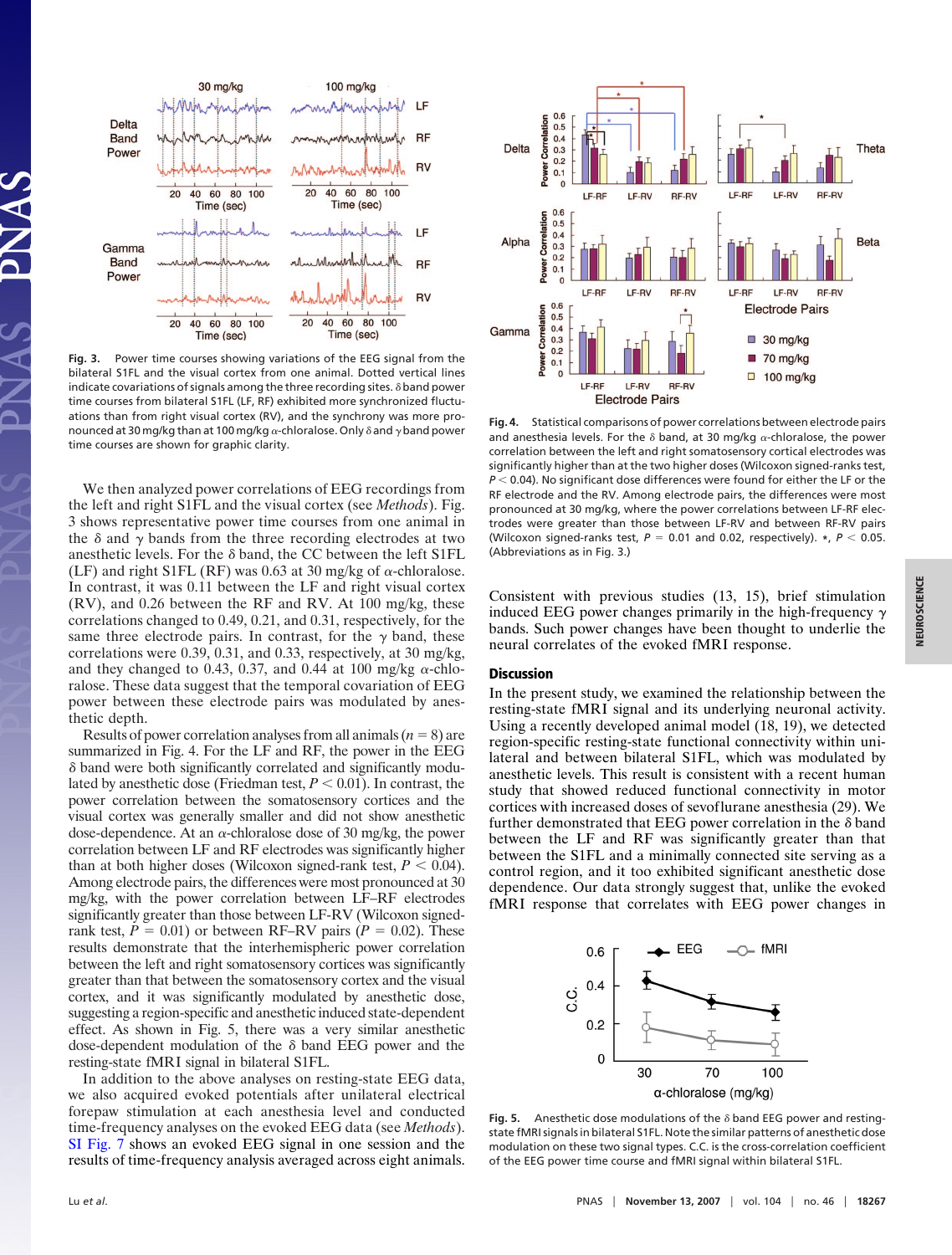high-frequency bands (refs. 13 and 15; [SI Fig. 7\)](http://www.pnas.org/cgi/content/full/0705791104/DC1), power correlations within low-frequency bands, particularly the  $\delta$  band, underlies the neural correlates of the resting-state functional connectivity.

Resting-state fMRI has recently been applied to study largescale brain networks. For example, by examining the spontaneous fluctuations of the resting-state fMRI time course, Fox *et al.* (4) identified two brain networks, one of which consists of regions that routinely exhibit task-related activations associated with visual attention, including the inferior parietal lobule and inferior precentral sulcus, whereas the other network was anticorrelated to the above network and included the superior frontal and inferior temporal lobules. From an electrical activity perspective, the spatial and temporal scale of brain oscillatory activity has been well documented (11). In general, the timing and spatial localization of high-frequency oscillations are more specific to the putative timing and localization of brain activation, whereas low-frequency oscillatory activity extends across a larger spatial range (30). Interestingly, from a biophysics perspective, Voss and Clarke (31) observed that a signal's spatial correlation at a given frequency increases as the frequency decreases. Given that resting-state fMRI signals have been proposed to represent synchronous spontaneous fluctuations of large-scale brain networks (3–5), and that long-range synchronized neuronal activity occurs at low frequencies (11), our finding that low-frequency activity, particularly  $\delta$  band activity, underlies the neural correlates of resting-state fMRI functional connectivity is consistent with this concept.

 $\alpha$ -Chloralose has minimal effects on the autonomic, cardiovascular, and cerebral vascular systems (32), and has been the anesthesia of choice in many animal fMRI studies (33). It enhances  $GABA_A$  receptor activity (34) and has been thought to temporally and spatially disrupt the negative feedback of the reticulocortico-reticular pathway (32, 35). In this study, we modulated functional connectivity by modulating anesthesia levels and found that interhemispheric functional connectivity between S1FL was significantly modulated by  $\alpha$ -chloralose, whereas intrahemispheric low-frequency fluctuations remained synchronized across doses. Epidural EEG recordings revealed that  $\delta$  band power correlation between bilateral S1FL was modulated in an anesthesia dose-dependent fashion (Figs. 3 and 4), which uniquely distinguished it from the power correlation between the S1FL and the control site (LF–RV or RF–RV). Power correlations in other frequency bands exhibited little or no dose dependency or regional specificity. In a study using a combination of transcranial magnetic stimulation and EEG recordings in human subjects at different conscious states, Massimini *et al.* (36) reported a breakdown of transcallosal and long-range effective connectivity during nonrapid eyemovement sleep, with the evoked electrical responses limited to the stimulus site. In contrast, the evoked response propagated several centimeters away within both ipsi- and contralateral connected areas during quiet wakefulness. Given that anesthetics also modulate the state of consciousness, our finding that interhemispheric functional connectivity between bilateral S1FL was reduced at deeper levels of anesthesia as shown in Fig. 1 is consistent with this human study.

The behavioral significance and physiological functions of the  $\delta$  rhythm are not well understood. The  $\delta$  rhythm has been implicated in slow-wave sleep (16) and in supporting normal awake physiological functions (37, 38). For example, Babiloni *et* al.  $(37)$  reported that interhemispheric and frontoparietal  $\delta$  band synchronization is reduced in patients with mild Alzheimer's disease and vascular dementia compared with normal subjects. Animal studies have suggested a role for the  $\delta$  rhythm in subcortical EEG synchronization (39, 40). For example, Leung *et al.* (39) observed synchronized δ-band activity in bilateral nucleus accumbens of both urethane-anesthetized and freely moving rats, which was suppressed by electrical stimulation of the ventral tegmental area. In the context of neuroimaging, a direct linkage between  $\delta$ -band activity and fMRI signal in the nucleus accumbens of the rat brain after heroin challenge was reported by Li *et al.* (41).

The mechanisms leading to interhemispheric synchronization of EEG rhythms are under active investigation (42, 43). Corticocortical callosal connections appear to play an important role (44, 45). Mice with callosal dysgenesis show a decreased interhemispheric coherence in the  $\delta$  rhythm during nonrapid eye-movement sleep compared with control strains (46). In line with animal studies, Lowe *et al.* (47) reported that human subjects with callosal agenesis had reduced resting-state functional connectivity in the auditory cortex. In the present study, we observed a reduction in contralateral connectivity with increasing anesthesia depth, while still maintaining ipsilateral synchrony, supporting a role for  $\delta$  band activity in normal interhemispheric communication.

**Technical Considerations and Limitations.** Using a simplified linear model, the fMRI signal has been thought of as the convolution of a neuronal input function with a hemodynamic impulse response function. After brief stimulation, EEG power changes occur primarily in the  $\gamma$  band (refs. 13 and 15; [SI Fig. 7\)](http://www.pnas.org/cgi/content/full/0705791104/DC1), the resulting hemodynamic response has a pattern of evoked response that is event-related, although temporally lagged, as shown by Logothetis *et al.* (13). In the present study, because of a number of technical challenges and limitations, we conducted fMRI studies and electrophysiological experiments separately on different groups of animals. As such, we were unable to compute direct correlations between these two types of signals. In addition, we did not measure single or multiunit activity during the experiments, preventing an exhaustive analysis of the relationship between neurophysiological and imaging data. Furthermore, because low-frequency fluctuations are more widely distributed over the cortical surface (10), the choice of the reference electrode site is important. If it is relatively far from the recording electrode, there may have been a bias in the frequency distribution of the recorded EEG signal because common mode rejection will predominantly affect high frequencies. Therefore, our choice of reference electrode site could have potentially biased the EEG measurement toward low-frequency components. Nevertheless, as shown in [SI Fig. 7,](http://www.pnas.org/cgi/content/full/0705791104/DC1) we were able to detect robust epidural EEG signals, including high-frequency components from S1FL of both hemispheres after electrical forepaw stimulation. In pilot studies, furthermore, we conducted measurements using semimicro-bipolar electrodes; results were very similar. These observations suggest that such potential bias may not have been significant in the present study.

In summary, by using superparamagnetic contrast agent to enhance both the sensitivity and functional specificity of the fMRI signal, we measured resting-state functional connectivity in bilateral S1FL of the rat brain, which was subject to anesthetic dose modulations. We also measured epidural EEG signals from bilateral S1FL and the visual cortex (serving as a control site). Results demonstrated that only the  $\delta$  band EEG component from bilateral S1FL were modulated in an anesthesia dosedependent fashion, which uniquely differentiated it from the EEG signal components at other bands as well as the EEG signals from the control site, strongly suggesting that the synchronized  $\delta$  oscillations region-specifically and anesthesia induced state dependently correlate with the resting-state fMRI signal.

## **Methods**

fMRI experiments were conducted on a 9.4-T horizontal bore scanner (Bruker Medizintechnik, Karlsruhe, Germany). Superparamagnetic contrast agent Ferumoxtran-10 (Advanced Magnetics, Cambridge, MA) was administered (15 mg/kg, i.v.) to